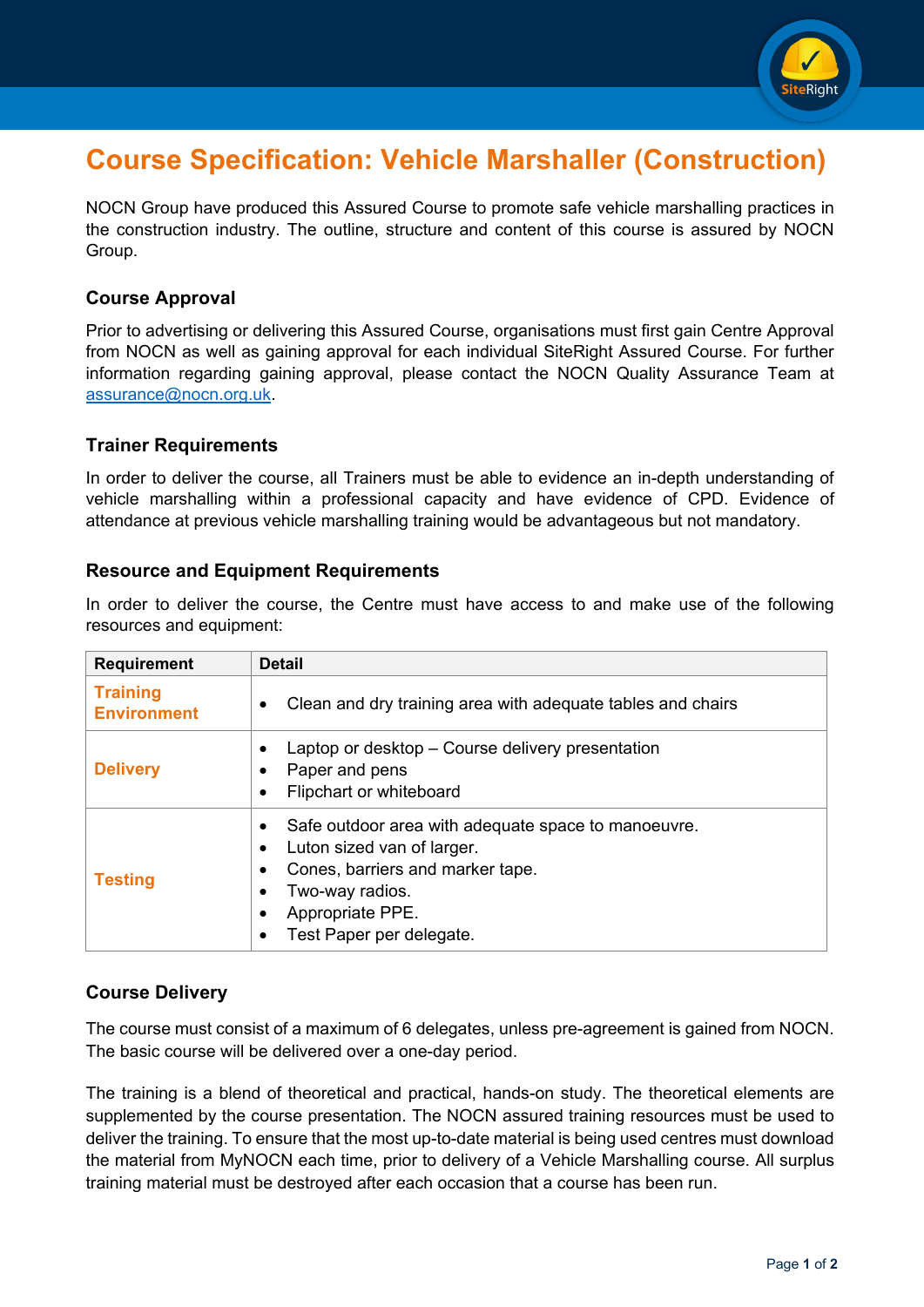

The structure of the training is provided by the course PowerPoint and the lesson plan. Trainers are expected to use these resources to guarantee that delegates are witness to the total information required to successfully complete this course.

Assessment material (Knowledge Test Papers and Practical Assessment Record Sheet) must be printed immediately before the training course is delivered. Centres will need to retain the delegates assessment material for 7 years after the course has been completed. Any unused assessment material must be securely destroyed after the completion of the course.

#### **Practical Assessment**

The practical assessment will take place as part of the one day training course. To achieve the practical outcomes of the course, each delegate will have to demonstrate they are able to safely marshal a vehicle as per the traffic management plan.

The practical assessment is not time-bound. Assessment decisions must be recorded in full by the Trainer on the Course Completion Form.

#### **Multiple Choice Examination Paper**

The examination paper is compulsory and consists of **12** questions covering various aspects of the course. This needs to be achieved alongside passing all the other mandatory elements of the course, including the practical assessment. It forms part of the overall assessment as to whether or not the delegate has successfully achieved the Vehicle Marshaller (Construction) course and demonstrated both knowledge of the relevant information and also the practical elements. The delegates are permitted 20 minutes to complete the assessment.

Once the examination is over, the Trainer is required to mark the examination paper against the mark scheme provided by NOCN. Each question carries a different weighting, as shown in the marking guide. The assessment requires a score of **18** is needed in order for the delegate to pass. Once the learner's mark has been calculated, this should be logged on the Course Completion Sheet.

#### **Quality Assurance**

The Quality Assurance requirements of SiteRight Assured Course delivery can be found within the SiteRight Assured Course Quality Manual, available on the NOCN website.